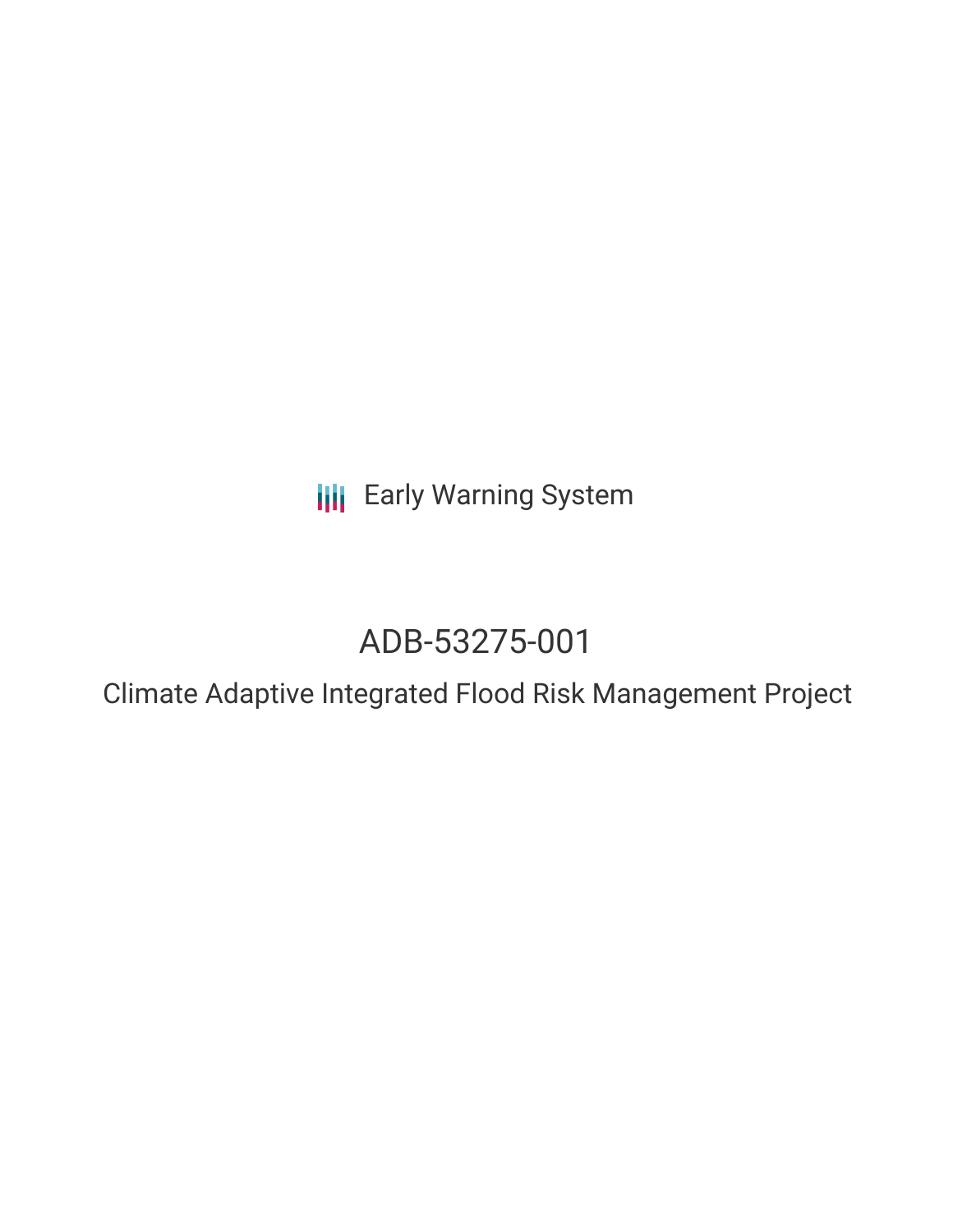

### **Quick Facts**

| <b>Countries</b>               | Vietnam                                                                 |
|--------------------------------|-------------------------------------------------------------------------|
| <b>Financial Institutions</b>  | Asian Development Bank (ADB)                                            |
| <b>Status</b>                  | Proposed                                                                |
| <b>Bank Risk Rating</b>        | B                                                                       |
| <b>Borrower</b>                | The Government of the Socialist Republic of Vietnam                     |
| <b>Sectors</b>                 | Agriculture and Forestry, Climate and Environment, Water and Sanitation |
| <b>Investment Type(s)</b>      | Grant, Loan                                                             |
| <b>Investment Amount (USD)</b> | \$200.00 million                                                        |
| <b>Loan Amount (USD)</b>       | \$200.00 million                                                        |
| <b>Project Cost (USD)</b>      | \$200.00 million                                                        |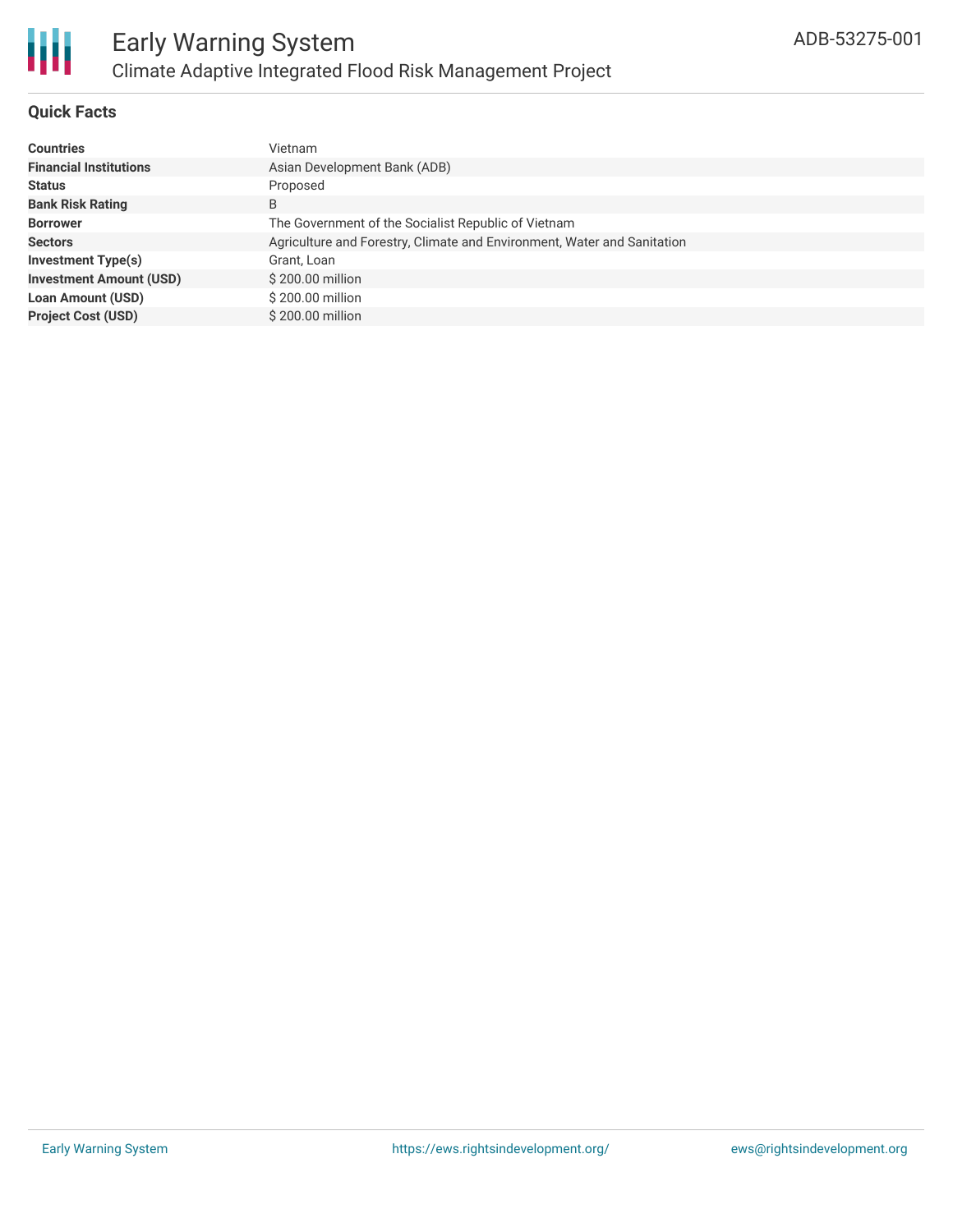

#### **Project Description**

According to the bank document, "the project will support the government to achieve effective and sustainable operation and well-maintenance of the flood risk management systems. There are three outputs with an estimated investment of \$275 million:

(i) institutional and planning capacities for flood risk management improved;

- (ii) dike systems in Red-Thai Binh and Ma rivers rehabilitated and upgraded; and
- (iii) flood forecasting and early warning systems for Red-Thai Binh and Ma rivers modernized".

The operation areas are Bac Giang, Bac Ninh, Ha Nam, Hai Duong, Haiphong, Hanoi, Hoa Binh, Hung Yen, Nam Dinh, Ninh Binh, Phu Tho, Thai Binh, Thai Nguyen, Thanh Hoa and Vinh Phuc provinces.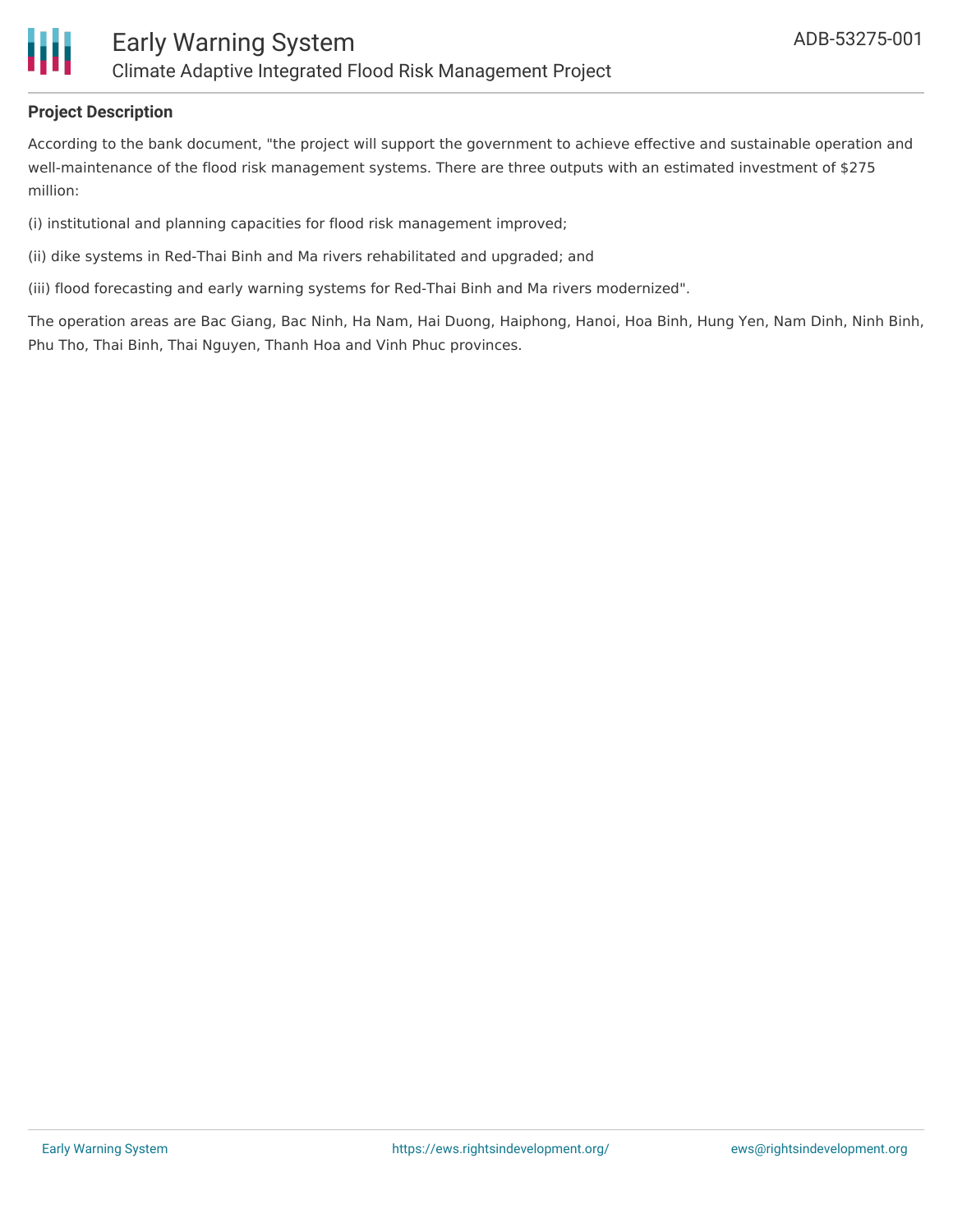

#### **Investment Description**

Asian Development Bank (ADB)

\*Unable to identify the amount of grant at this stage"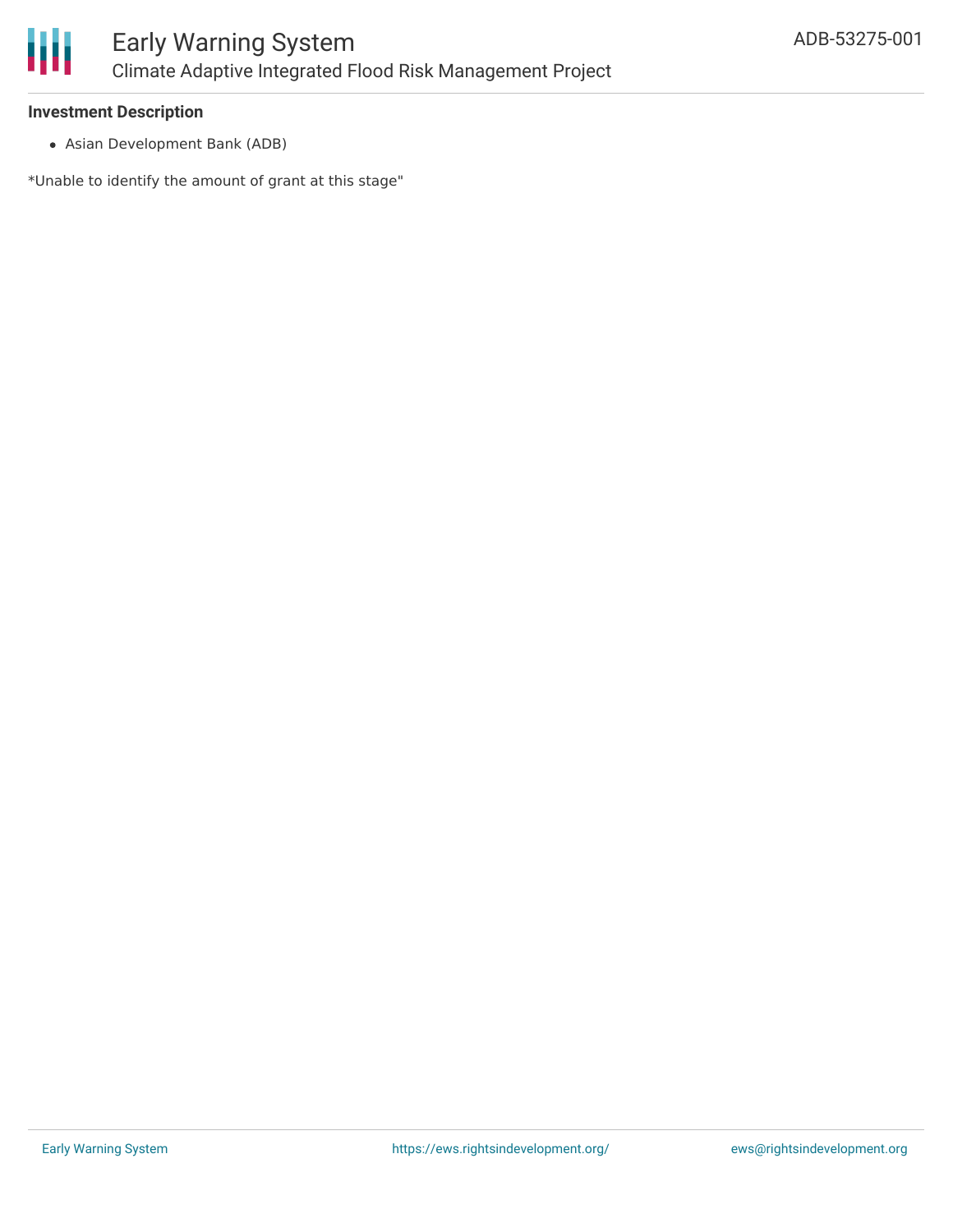#### **Contact Information**

#### **Executing Agencies**

### **Ministry of Agriculture and Rural Development**

Room 305 Building A15 10 Nugen Cong Hoan Street Ba Dinh District, Hanoi, Vietnam

#### **ACCESS TO INFORMATION**

You can submit an information request for project information at: https://www.adb.org/forms/request-information-form

ADB has a two-stage appeals process for requesters who believe that ADB has denied their request for information in violation of its Access to Information Policy. You can learn more about filing an appeal at: <https://www.adb.org/site/disclosure/appeals>

#### **ACCOUNTABILITY MECHANISM OF ADB**

The Accountability Mechanism is an independent complaint mechanism and fact-finding body for people who believe they are likely to be, or have been, adversely affected by an Asian Development Bank-financed project. If you submit a complaint to the Accountability Mechanism, they may investigate to assess whether the Asian Development Bank is following its own policies and procedures for preventing harm to people or the environment. You can learn more about the Accountability Mechanism and how to file a complaint at: <http://www.adb.org/site/accountability-mechanism/main>